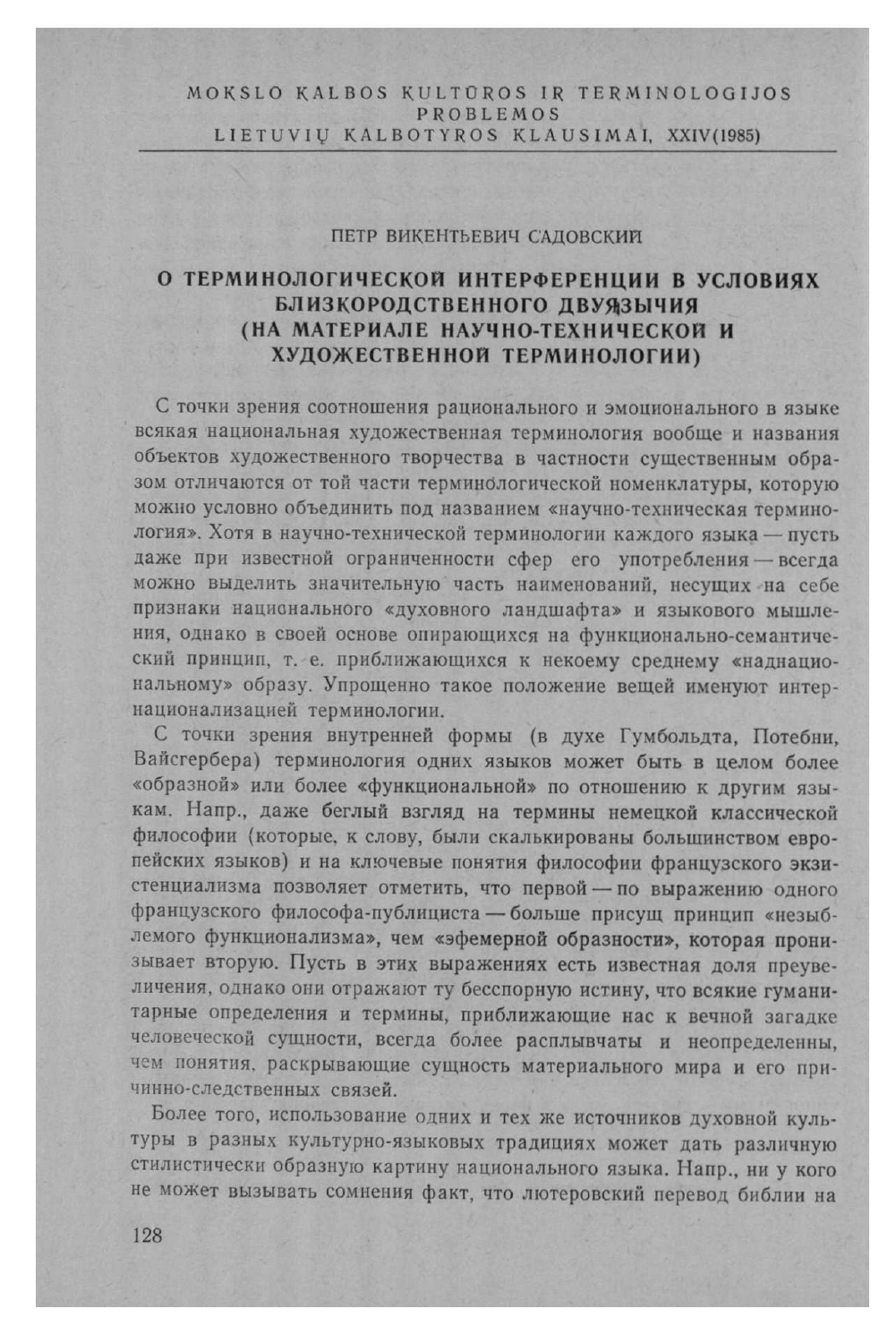немецкий язык более приземленный, более «функциональный» по сравнению с церковно-славянским вариантом, характеризующимся большей возвышенностью, пышной образностью, витиеватостью и велеречивостью.

В условиях билингвизма (не только близкородственного - применительно к советскому национально-русскому двуязычию) и НТР имеет место большее или меньшее разграничение сфер функционирования национальных языков и языка-посредника. Вводя новые термины на родном языке под давлением фактора социальной престижности, создатели терминологии часто прибегают к приему калькированного перевода с полным повторением заимствуемой семантики, образа и морфологической структуры соответствующей лексемы. В ситуациях смешанного билингвизма, что нередко наблюдается, напр., при белорусско-русском двуязычии, носители заимствующего языка не всегда осознают системную принадлежность соответствующих элементов терминологической номинативной единицы, что ведет к массовой интерференции в сферах преимущественного функционирования языка-посредника. При этом из сознания носителя языка постепенно вытесняется национальная специфика словообразования, синтаксических связей и морфологических отношений.

В области научно-технической терминологии для избежания возможного нарушения системных отношений в языке-реципиенте вместо калькированного перевода с близкородственного языка-посредника можно использовать семантико-морфологические модели неродственных языков, в которых соответствующий термин выражен словом, отражающим сущность данного понятия, его функциональный характер. Напр., в переводных русско-белорусских словарях русское погрешность (в сочетании погрешность измерения) передается искусственной калькой хібнасць вымярэння. Такой вариант данного термина представляется неприемлемым по ряду причин. Во-первых, вписываясь в общую семантико-лексическую систему белорусского языка, новоизобретенный термин приобретает дополнительный нетерминологический оттенок: некорректность измерения вообще, которая может быть вызвана, напр., нарушением технических условий процесса измерения и т. п. С другой стороны, в систему языка-реципиента вводится несвойственная ему словообразовательная модель: существительное + формант-/н/асць. Кстати, в последнее время слова, образованные по данной модели, показывают завидную агрессивность. Уже почти нормой стали выражения типа дома повышенной этажности, хотя адъективный компонент, от которого обычно образуется существительное с формантом -ность, встречается лишь в сложных словах (двухэтажный). Нельзя сказать отдельно этажный и образовать от этого слова существительное по аналогии с нормативным человечный - человечность, бел. людскі - людскасць.

Если обратиться к другим европейским языкам с высокоразвитой функциональной терминологической номинацией, то можно найти про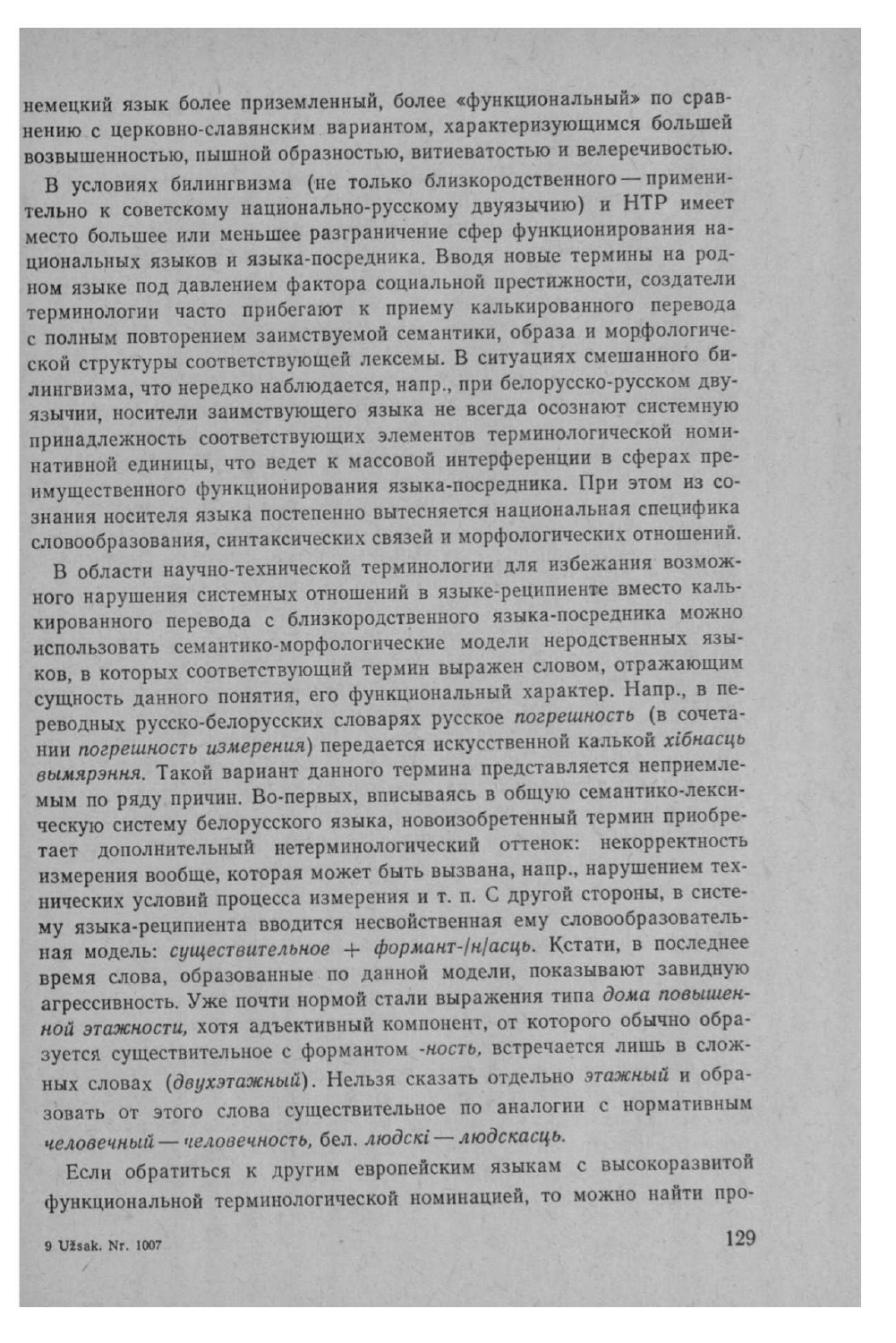стой адекватный семантико-морфологический аналог в форме нем. МеВfehler, англ. measuring error, франц. erreur de mesure и т. д., что соответствует выражению (допустимая) ошибка измерения. В переводе на белорусский язык это будет звучать как (дапушчальная) памылка вымярэння. Таким образом снимается «эмоциональность» номинации, устраняются системные нарушения в языке-реципиенте и, что весьма важно, термин больше интернационализуется, получая в качестве семантического стержня функциональный признак.

Нередко калькирование терминов с языка-посредника в случае заимствования его в свою очередь первым из других языков может привести к повторению ошибок, прокравшихся по различным причинам в русский перевод соответствующих иностранных терминов. Напр., в белорусской периодике и научной литературе широкое распространение получил неверно употреблявшийся во многих русских печатных изданиях литературно-театральный термин эфект адчужэння вместо правильного эфект ачужэння, который был даже первоначально включен в «Слоўнік I тома энцыклапедыі літаратуры і мастацтва Беларусі» (Мінск, 1981, с. 12). А между тем русско-немецкий / немецко-русский «Словарь зрелищных искусств» (Wörterbuch der darstellenden Künste/VEB Verlag Enzyklopädie. - Leipzig, 1976) на с. 75 в русско-немецкой части дает такое толкование термина отчуждение: отчуждение ср. 1. Entfremdung f. 2. falsche Übersetzung des Terminus Verfremdung, s. очуждение. Как видно, авторы словарной статьи сочли необходимым выделить вторую позицию значения, сформулировав ее как «неправильный перевод термина Verfremdung» - очуждение. В свою очередь очуждение объясняется в словаре как брехтовское концептуальное «Distanzierung vom konkreten Vorgang, die es dem Zuschauer ermöglicht, das Vorgeführte gesellschaftlich richtig zu verallgemeinern». Безусловно, в белорусском языке можно было бы избежать подобной неточности, если бы перевод осуществлялся прямо с немецкого оригинала, без языка-посредника.

В условиях НТР и высокоразвитого билингвизма научно-техническая терминология и фразеология языка-посредника все шире проникает в образное мышление двуязычных носителей, смещает на эмоциональную периферию обыденные лексические единицы родного языка. Так, в радиорепортаже одного белорусского журналиста прозвучала фраза: «На гэтым прадпрыемстве, вобразна кажучы, акумуліраваны найлепшыя дасягненні айчыннай прамысловасці». Как видно, слово аккумулировать, которое обозначает не что иное как собирать, воспринимается говорящим как более образное и эффектное по сравнению с обычным «нетехническим» словом. Или другой пример. В издательском плане «Мастацкая літаратура» на 1983 г. встречается не одно название книги технизированного характера типа: «Амплітуда смеласці», «Змена фазы», «Эстакада» и т. д. Эти факты свидетельствуют о заметном влиянии «энтээровского» лексикона на художественно-образную систему языка.